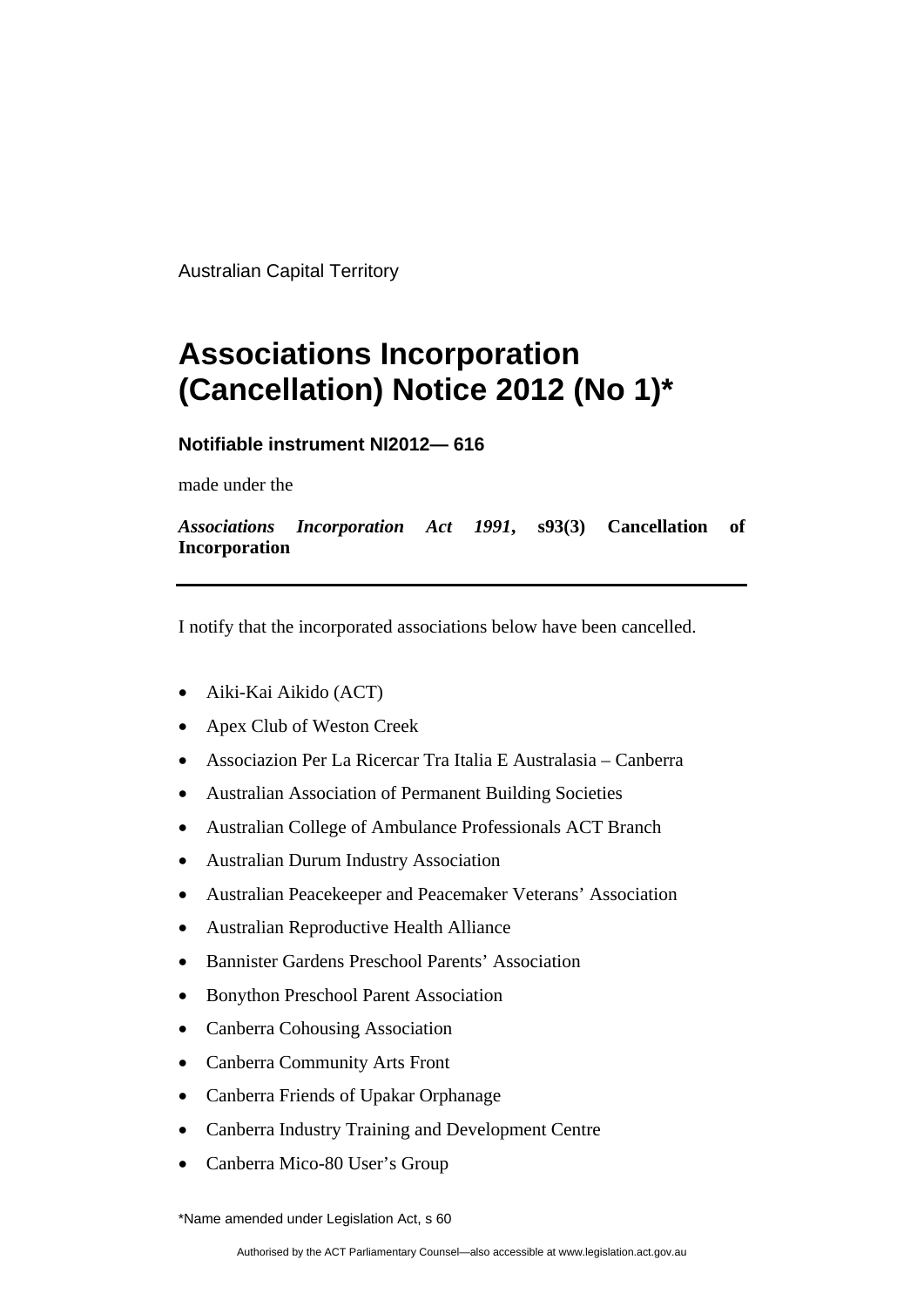- Canberra Runners Club
- Canberra Textile Centre
- Capital Area Reining Horse Association
- Capital Region Enterprise & Employment Development
- Childcare Associations Australia
- CIR Australia
- Council of Australian Secondary Tourism Teachers (C.A.S.T.T) ACT
- Croatian Catholic Centre Canberra
- Curtin South Pre-School Parents' Association
- Duffy Pre-School Parent Association
- Farrer Pre-School Parent Association
- Florey Pre-School Parent Association
- Flyers Netball
- Friends of the ABC (ACT and Region)
- Galilee
- Gumnut Place Childcare Centre Association
- INCU MG
- Latham Pre-School Parents Association
- Monash Pre-School Parent Association
- Naming Australia
- North Belconnen Playgroup Association
- Older Womens Network ACT
- Ordination of Catholic Women
- Planetarium & Observatory Association of Canberra
- Raplink
- Rural Education Forum Australia
- Safety Institute of Australia
- Shared Spaces